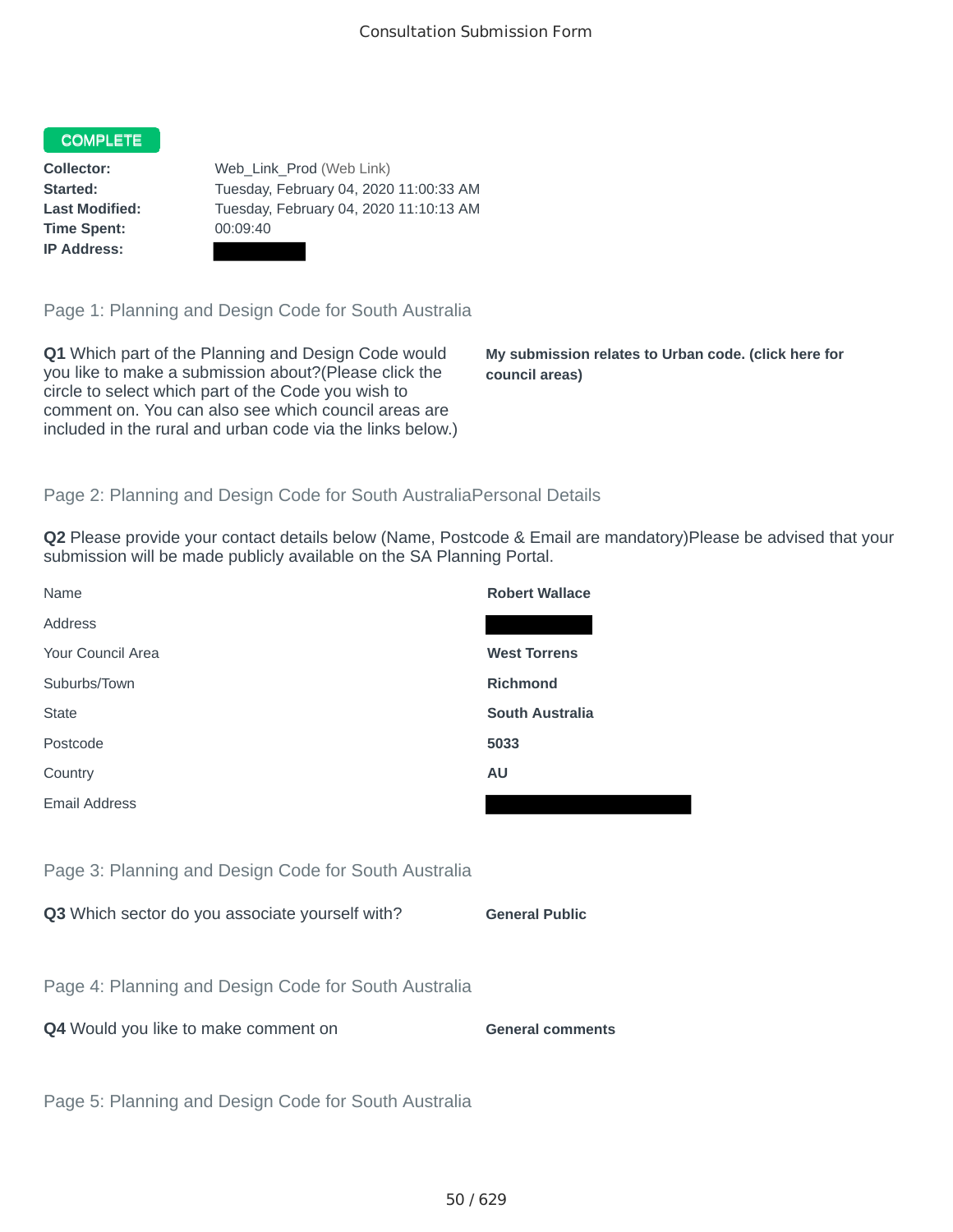## Consultation Submission Form

| Q5 Enter your feedback for Rules of Interpretation                                                              | <b>Respondent skipped this question</b> |
|-----------------------------------------------------------------------------------------------------------------|-----------------------------------------|
| Q6 Enter your feedback for Referrals                                                                            | <b>Respondent skipped this question</b> |
| Q7 Enter your feedback for Mapping                                                                              | <b>Respondent skipped this question</b> |
| Q8 Enter your feedback for Table of Amendments                                                                  | <b>Respondent skipped this question</b> |
| Page 6: Planning and Design Code for South Australia                                                            |                                         |
| Q9 Please enter your feedback for overlaysclick next at<br>the bottom of the page for next topic                | <b>Respondent skipped this question</b> |
| Page 7: Planning and Design Code for South Australia                                                            |                                         |
| Q10 Please enter your feedback for zones and<br>subzonesclick next at the bottom of the page for next<br>topic  | <b>Respondent skipped this question</b> |
| Page 8: Planning and Design Code for South Australia                                                            |                                         |
| Q11 Please enter your feedback for general policyclick<br>next at the bottom of the page for next topic         | <b>Respondent skipped this question</b> |
| Page 9: Planning and Design Code for South Australia                                                            |                                         |
| Q12 Please enter your feedback for Land use<br>Definitionclick next at the bottom of the page for next<br>topic | <b>Respondent skipped this question</b> |
| Page 10: Planning and Design Code for South Australia                                                           |                                         |
| Q13 Please enter your feedback for Admin<br>Definitionsclick next at the bottom of the page for next<br>topic   | <b>Respondent skipped this question</b> |
|                                                                                                                 |                                         |

Page 11: Planning and Design Code for South Australia

**Q14** Please enter your general feedback here

Proposed subdivision rules concerning reduction of frontages from 10m to 9m in our area and site area from 340m2 to 300m2.